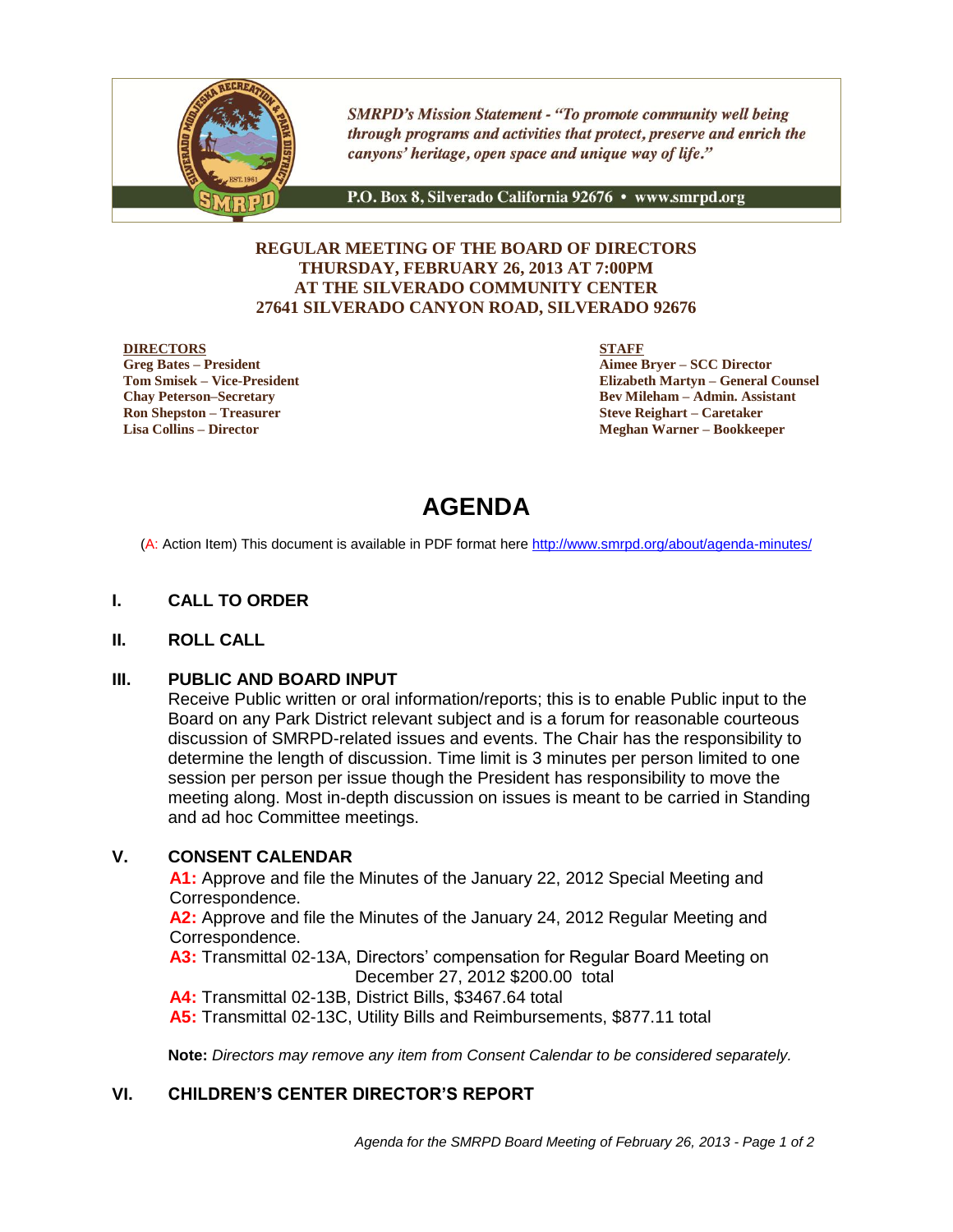## **VIII. OTHER DISTRICT BUSINESS**

- (A) Riverbed access in Orange County waterways; Tom Hetzel.
- (B) SCE billing questions, Approval to use outside organization to look at our bills.
- (C) Tree trimming proposals: discuss bids and approve.
- (D) Bill from Canyon Septic, discuss payment terms and offer from vendor to donate portion of bill to the SMRPD.
- (E) Grand Jury response was sent and they thanked us for it.
- (F) Ethics training AB1234 and Form 700 statement of economic interest completed by all Board members. Board members names appearing on anything we publish.
- (G) License agreement with Abbey.
- (H) Recording policy at meetings
- (I) Our newsletter/brochure/Sentry insert or mail.
- (J) Website dead links?
- (K) Gardeners cost at Silverado Children's Center.
- (L) New facilities/instructor agreement
- (M) Projector purchase for board or public use.
- (N) Bulletin board in Modjeska.
- (O) Content and style of our Board minutes.

### **IX. COMMITTEES**

*NOTE: There will be no discussion of Committee issues unless agendized below or added to the Agenda by majority vote of the Board in Section III to address issues that require immediate attention for reasons to be explained in the motion to add. Other comments can be made under Director Comments.*

## **STANDING COMMITTEES AND REPRESENTATIVES:**

- (A) **RECREATION** (Collins, Peterson)
- (B) **FINANCE** (Peterson, Bates)
- (C) **PERSONNEL** (Shepston, Collins)
- (D) **OPEN SPACE AND TRAILS** (Shepston, Bates)
- (E) **FACILITIES MAINTENANCE AND SAFETY** (Bates, Peterson)

## **AD HOC COMMITTEES & REPRESENTATIVES:**

- (F) **ISDOC REPRESENTATIVE (**Shepston)
- (G) **PRESERVATION & RESTORATION** (Smisek)
- (H) **COMMUNICATIONS & DISTRICT OUTREACH** (Smisek)
- (I) **SILVERADO CHILDREN'S CENTER** (Collins, Shepston) **Children's Center Advisory Committee** (Collins, Peterson, Bryer) (Public Members: Dawn Lynch, Julia Jones-Tester, Deborah Johnson)

## **X. DIRECTOR'S COMMENTS**

Pursuant to Government Code §54954.2 members of the Board of Directors or Staff may ask questions for clarification, make brief announcements, make brief reports on their activities. The Board or a Board member may provide a reference to Staff or other resources for factual information, request Staff to report back at a subsequent meeting concerning any matter, or direct that a matter of business be placed on a future Agenda.

- (1) Director Smisek
- (2) Director Collins
- (3) Director Bates
- (4) Director Peterson
- (5) Director Shepston

### **XI. ADJOURNMENT**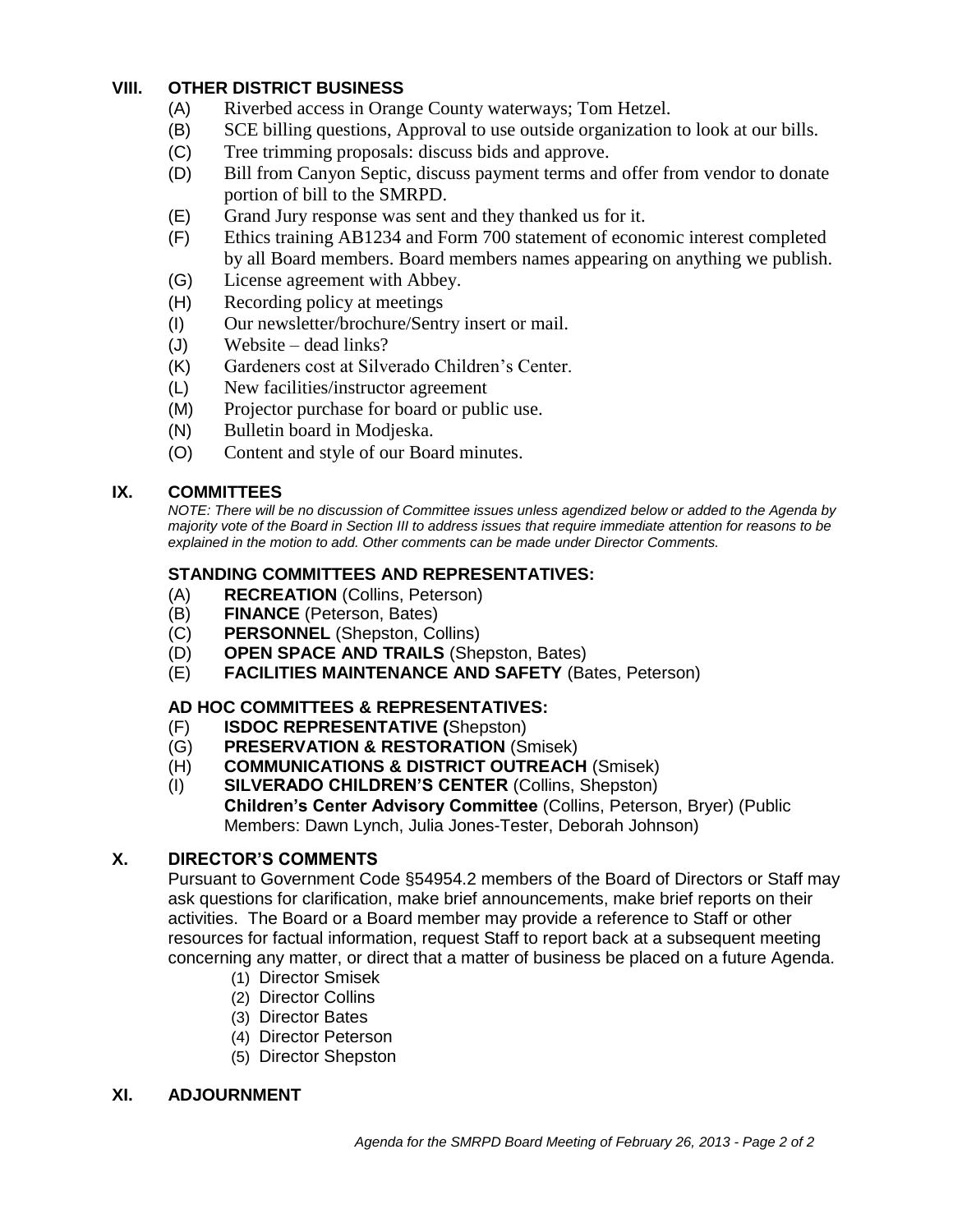The next regular meeting of the Board of Directors will be at the Silverado Community Center, 27641 Silverado Canyon Road at 7:00 PM on March 26, 2013.

Materials related to an item on this agenda submitted after distribution of the agenda packet are either available for public inspection at the Silverado Library, and posted on the SMRPD website at <http://www.smrpd.org/>about/agenda-minutes/. Materials prepared by SMRPD will be available at the meeting, those provided by others after the meeting.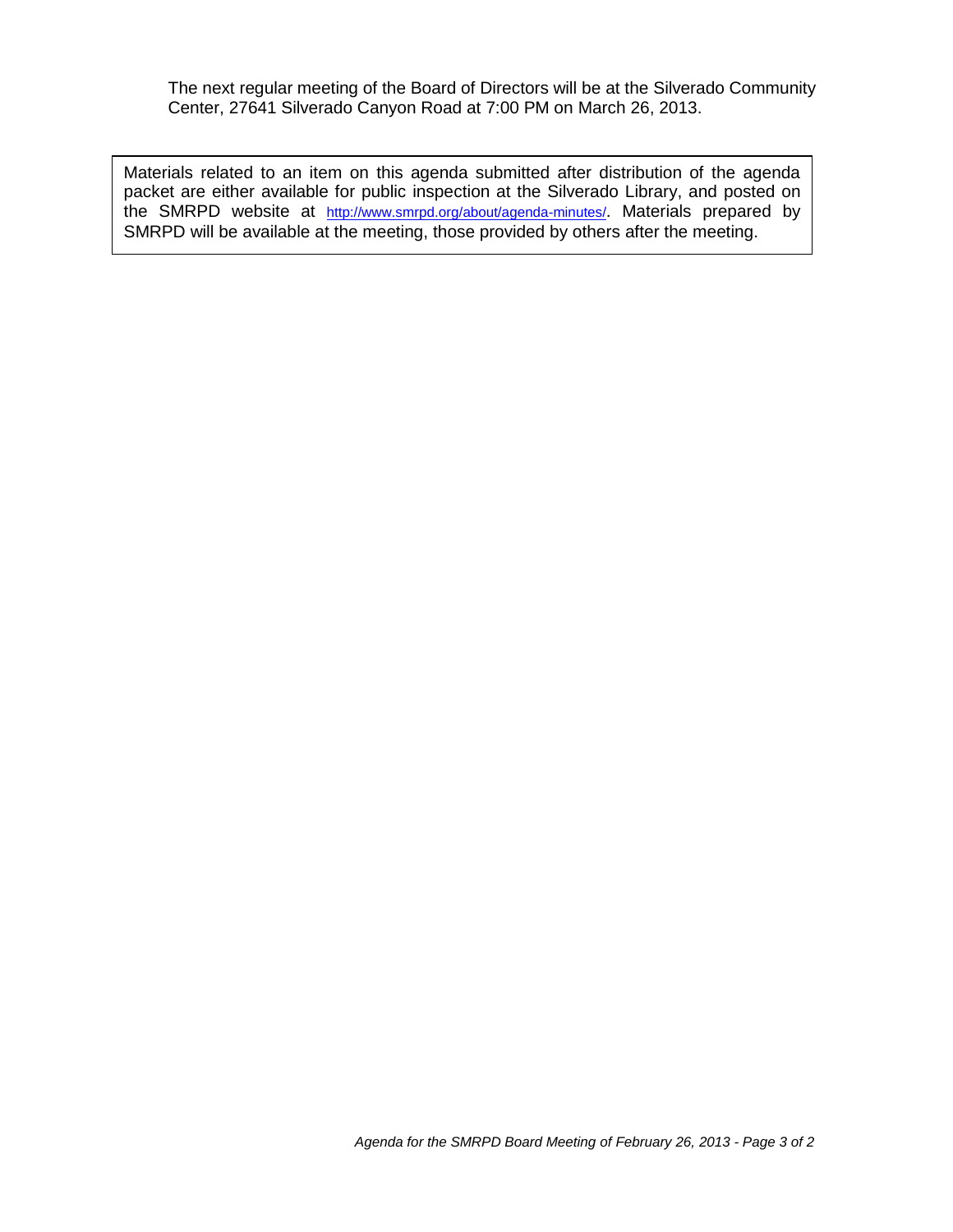### **LOCALLY GOVERNED DISTRICT DATE: 02/22/13 CLAIMS TRANSMITTED FOR PAYMENT REPORT 02-13A**

PO Box 8 DRAW THIS CHECK FROM

Sil-Mod Rec. and Parks Dist. THE COUNTY AUDITOR IS AUTHORIZED TO Silverado, CA 92676 **FUND: 728 BUDGET CONTROL: 728** 

| PAYEE NAME AND ADDRESS<br>SOCIAL SECURITY /TAX ID                                                | <b>DATE</b><br><b>INVOICE#</b> | <b>DEPT</b><br><b>V700</b> | <b>OBJT</b><br>REV/<br><b>BS ACCT</b> | <b>UNIT</b><br>900 |          | <b>AMOUNT</b>       | <b>AC'S USE ONLY</b><br>DOC NUMBER | SC |
|--------------------------------------------------------------------------------------------------|--------------------------------|----------------------------|---------------------------------------|--------------------|----------|---------------------|------------------------------------|----|
| *SEE W9 ATTACHED*<br>Chay Peterson<br>P.O. Box 613<br>Silverado, CA 92676                        | 1/24/2013                      | <b>V700</b>                | 0100                                  | 900                | \$       | 50.00               |                                    |    |
| *SEE W9 ATTACHED*                                                                                |                                |                            |                                       |                    | \$       | 50.00 1099          |                                    |    |
| Lisa Collins<br>17168 Harding Canyon Road<br>Modjeska, CA 92676                                  | 1/24/2013                      | <b>V700</b>                | 0100                                  | 900                | \$       | 50.00               |                                    |    |
| <b>VC-9989</b><br>Ron Shepston<br>P.O. Box<br>31311 Silverado Canyon Road<br>Silverado, CA 92676 |                                | <b>V700</b>                | 0100                                  | 900                | \$       | 50.00 1099          |                                    |    |
| <b>VC-9990</b><br><b>Greg Bates</b>                                                              |                                |                            |                                       |                    | \$       |                     | 1099                               |    |
| 28100 Modjeska Canyon Road<br>Modjeska, CA 92676                                                 | 1/24/2013                      | <b>V700</b>                | 0100                                  | 900                | \$       | 50.00               |                                    |    |
| <b>VC-1539</b><br><b>Tom Smisek</b><br>P.O. Box 374<br>Silverado, CA 92676                       | 1/24/2013                      | <b>V700</b>                | 0100                                  | 900                | \$<br>\$ | 50.00 1099<br>50.00 |                                    |    |
|                                                                                                  |                                |                            |                                       |                    | \$       | 50.00 1099          |                                    |    |

The claims listed above totaling **\$200.00** of the Board of Directors of this District and I certify that the payees named who are described in Government Code Section 3101 have taken an oath or affirmation required by Government Code Section 3102. are approved for payment pursuant to an order entered in the Minutes

\_\_\_\_\_\_\_\_\_\_\_\_\_\_\_\_\_\_\_\_\_\_\_\_\_\_\_\_\_\_ \_\_\_\_\_\_\_\_\_\_\_\_\_\_\_\_\_\_\_\_\_\_\_\_\_\_\_\_\_\_\_\_\_ \_\_\_\_\_\_\_\_\_\_\_\_\_\_\_\_\_\_\_\_\_\_\_\_\_\_\_\_\_\_\_\_\_\_

APPROVED BY **COUNTERSIGNED BY COUNTERSIGNED BY ATTESTED AND/OR COUNTERSIGNED**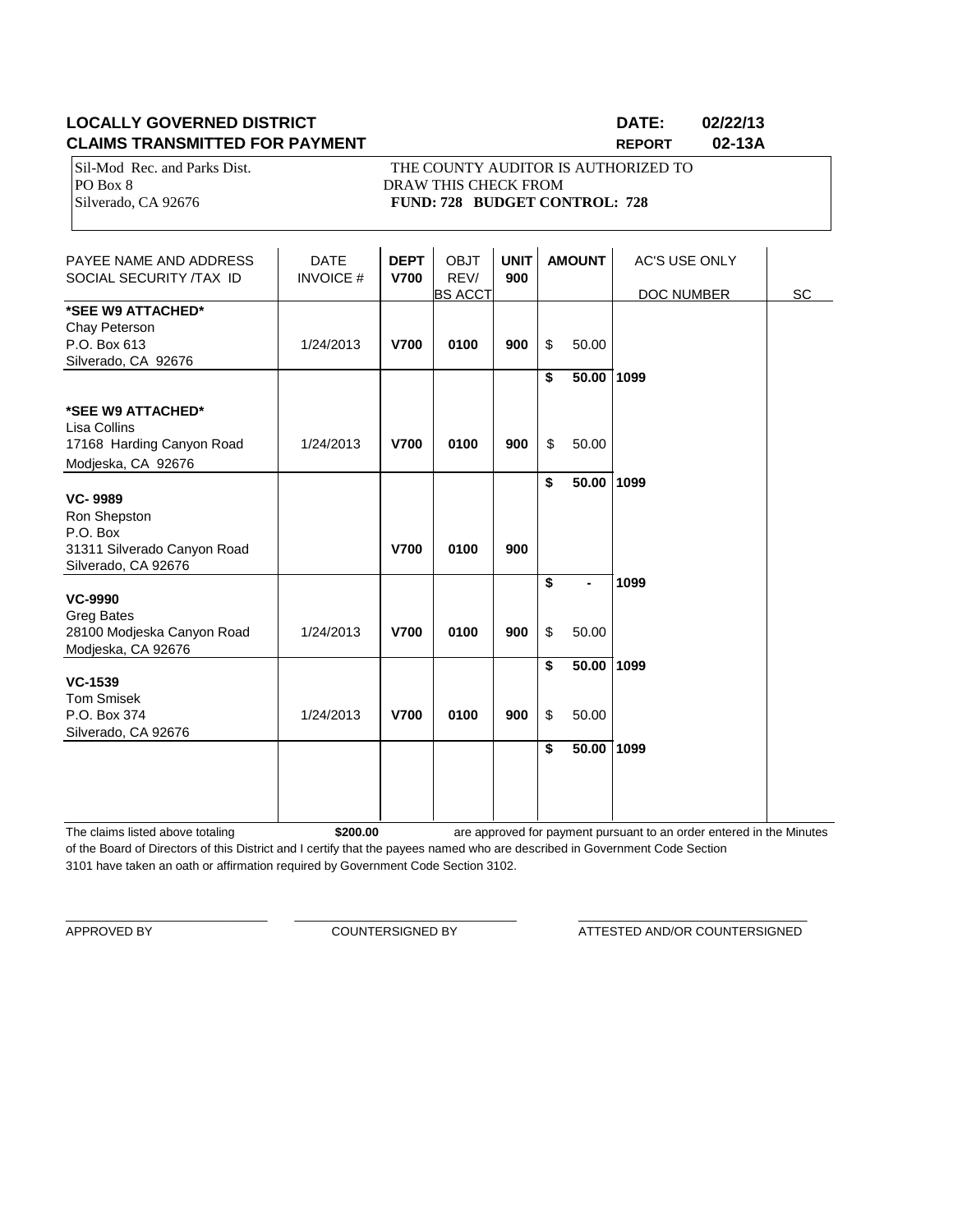Sil-Mod Rec. and Parks Dist. THE COUNTY AUDITOR IS AUTHORIZED TO

| P.O.Box 8                              | DRAW THIS CHECK FROM FUND: 728 BUDGET CONTROL: 728 |             |                        |             |                 |               |    |
|----------------------------------------|----------------------------------------------------|-------------|------------------------|-------------|-----------------|---------------|----|
| PAYEE NAME AND ADDRESS                 | DATE                                               | <b>DEPT</b> | <b>OBJT</b>            | <b>UNIT</b> | <b>AMOUNT</b>   | AC'S USE ONLY |    |
| SOCIAL SECURITY /TAX ID                | <b>INVOICE#</b>                                    | <b>V700</b> | REV/<br><b>BS ACCT</b> | 900         |                 | DOC NUMBER    | SC |
|                                        |                                                    |             |                        |             |                 |               |    |
| <b>VC-2027</b>                         | INVOICE #91704                                     | <b>V700</b> | 1400                   | 900         | \$340.00        |               |    |
| COOKSMITH LANDSCAPING                  | INVOICE #91790                                     | <b>V700</b> | 1400                   | 900         | \$8.00          |               |    |
| P.O. BOX 5606                          | <b>INVOICE #91689</b>                              | V700        | 1400                   | 900         | \$235.00        |               |    |
| ORANGE, CA 92863                       | INVOICE #91776                                     | <b>V700</b> | 1400                   | 900         | \$8.00          |               |    |
|                                        |                                                    |             |                        |             | \$591.00        |               |    |
|                                        |                                                    |             |                        |             |                 |               |    |
| <b>VC-2760</b><br><b>MEGHAN WARNER</b> |                                                    |             |                        |             |                 |               |    |
|                                        |                                                    |             |                        |             |                 |               |    |
| P.O. BOX 177                           | INVOICE #13-17                                     | V700        | 1900                   | 900         | \$350.00        |               |    |
| SILVERADO, CA 92676                    |                                                    |             |                        |             |                 |               |    |
|                                        |                                                    |             |                        |             | \$350.00 1099   |               |    |
| <b>VC-2865</b>                         |                                                    |             |                        |             |                 |               |    |
| <b>STEVE REIGHART</b>                  | <b>INVOICE #100021</b>                             | <b>V700</b> | 1900                   | 900         | \$2,150.00      |               |    |
| 27641 SILVERADO CANYON ROAD            | <b>INVOICE #100022</b>                             | V700        | 1900                   | 900         | \$225.00        |               |    |
| SILVERADO, CA 92676                    |                                                    |             |                        |             |                 |               |    |
|                                        |                                                    |             |                        |             | \$2,375.00 1099 |               |    |
|                                        |                                                    |             |                        |             |                 |               |    |
| <b>VC-4740</b>                         |                                                    |             |                        |             |                 |               |    |
| HOME DEPOT                             |                                                    |             |                        |             |                 |               |    |
| P.O. BOX 9055                          | INVOICE DATED: 02/05/13                            | <b>V700</b> | 1400                   | 900         | \$151.64        |               |    |
| DES MOINES, IA 50368-905               |                                                    |             |                        |             |                 |               |    |
|                                        |                                                    |             |                        |             | \$151.64        |               |    |
|                                        |                                                    |             |                        |             |                 |               |    |
|                                        |                                                    |             |                        |             |                 |               |    |
|                                        |                                                    |             |                        |             |                 |               |    |
|                                        |                                                    |             |                        |             |                 |               |    |
|                                        |                                                    |             |                        |             |                 |               |    |
|                                        |                                                    |             |                        |             |                 |               |    |
|                                        |                                                    |             |                        |             |                 |               |    |
|                                        |                                                    |             |                        |             |                 |               |    |
|                                        |                                                    |             |                        |             |                 |               |    |
|                                        |                                                    |             |                        |             |                 |               |    |
|                                        |                                                    |             |                        |             |                 |               |    |
|                                        |                                                    |             |                        |             |                 |               |    |
|                                        |                                                    |             |                        |             |                 |               |    |
|                                        |                                                    |             |                        |             |                 |               |    |
|                                        |                                                    |             |                        |             |                 |               |    |
|                                        |                                                    |             |                        |             |                 |               |    |
|                                        |                                                    |             |                        |             |                 |               |    |
|                                        |                                                    |             |                        |             |                 |               |    |
|                                        |                                                    |             |                        |             |                 |               |    |
|                                        |                                                    |             |                        |             |                 |               |    |
|                                        |                                                    |             |                        |             |                 |               |    |
|                                        |                                                    |             |                        |             |                 |               |    |
|                                        |                                                    |             |                        |             |                 |               |    |
|                                        |                                                    |             |                        |             |                 |               |    |
|                                        |                                                    |             |                        |             |                 |               |    |

The claims listed above totaling **1 \$3,467.64 are approved for payment pursuant to an order entered in the Minutes** 

of the Board of Directors of this District and I certify that the payees named who are described in Government Code Section 3101 have taken an oath or affirmation required by Government Code Section 3102.

 $\_$  , and the set of the set of the set of the set of the set of the set of the set of the set of the set of the set of the set of the set of the set of the set of the set of the set of the set of the set of the set of th

APPROVED BY **A PEROVED BY** COUNTERSIGNED BY **COUNTERSIGNED BY** ATTESTED AND/OR COUNTERSIGNED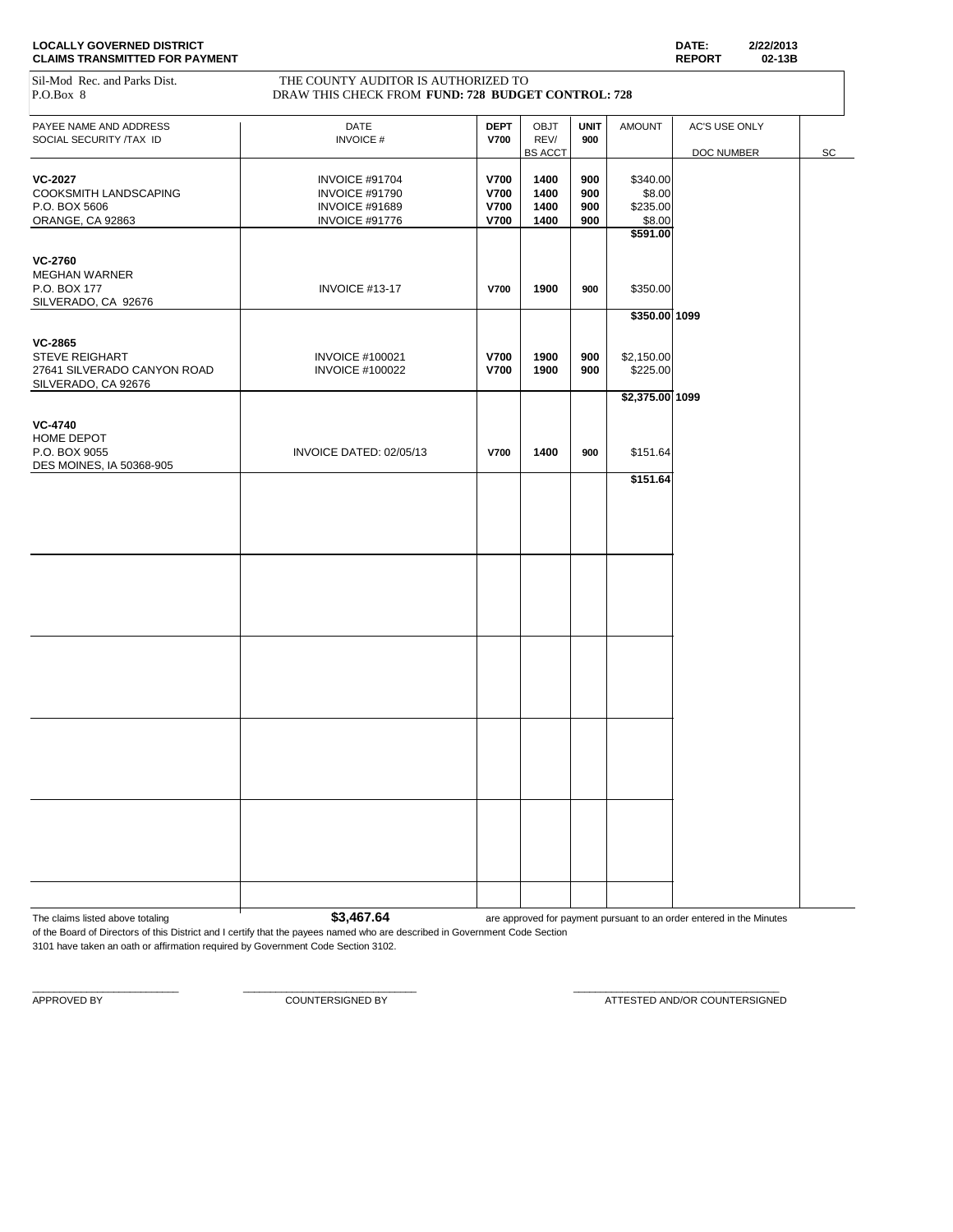#### **LOCALLY GOVERNED DISTRICT DATE: 02/22/13 CLAIMS TRANSMITTED FOR PAYMENT**

PAYEE NAME AND ADDRESS **DATE DEP** OBJT **UNIT** AMOUNT AC'S USE ONLY **DATE DEP** OBJT **UNIT** AMOUNT AC'S USE ONLY SOCIAL SECURITY /TAX ID **INVOICE # V700** REV/ 900<br>
BS ACCT DOC NUMBER SC **REIMBURSEMENT OF CHECK #2025 VC-1672**<br>
SMRPD (BofA Account) **PAID TO: JANI-KING**<br>
INVOICE #LAX02130413 SMRPD (BofA Account) INVOICE #LAX02130413 **V700 1400 900** \$224.13 P.O. Box 8 INVOICE #LAX02130406 **V700 1400 900** \$226.58 Silverado, CA 92676 **\$450.71 VC-1672 REIMBURSEMENT OF CHECK #2026**<br> **RAID TO: WASTE MANAGEMENT PAID TO: WASTE MANAGEMENT** P.O. Box 8 INVOICE #0061782-2884-4 **V700 2800 900** \$212.84 Silverado, CA 92676 **\$212.84 REIMBURSEMENT OF CHECK #2027 VC-1672 PAID TO: IRWD** SMRPD (BofA Account) METER #55418830 01/23/13 **V700** 2800 900 \$10.82<br>P.O. Box 8 **Discussed Burger Account** METER #51441202 01/23/13 **V700** 2800 900 \$26.13 P.O. Box 8 **METER #51441202 01/23/13 V700 2800 900** \$26.13<br>Silverado, CA 92676 **METER #56569388 01/23/13 V700 2800 900** \$66.71 METER #56569388 01/23/13 **\$103.66 REIMBURSEMENT OF DEBITS VC-1672 PAID TO: AT&T**<br>SMRPD (BofA Account) **PAID TO: AT&T** 714-649-2850 02/10/13 SMRPD (BofA Account) 714-649-2850 02/10/13 **V700 702 900 \$**59.26<br>P.O. Box 8 702 900 \$50.64 P.O. Box 8 714-649-2428 02/10/13 **V700 702 900** \$50.64 Silverado, CA 92676 **\$109.90** Sil-Mod Rec. and Parks Dist. THE COUNTY AUDITOR IS AUTHORIZED TO P.O.Box 8 DRAW THIS CHECK FROM **FUND: 728 BUDGET CONTROL: 728**

The claims listed above totaling **\$877.11** of the Board of Directors of this District and I certify that the payees named who are described in Government Code Section are approved for payment pursuant to an order entered in the Minutes

3101 have taken an oath or affirmation required by Government Code Section 3102.

 $\_$  , and the set of the set of the set of the set of the set of the set of the set of the set of the set of the set of the set of the set of the set of the set of the set of the set of the set of the set of the set of th

APPROVED BY COUNTERSIGNED BY ATTESTED AND/OR COUNTERSIGNED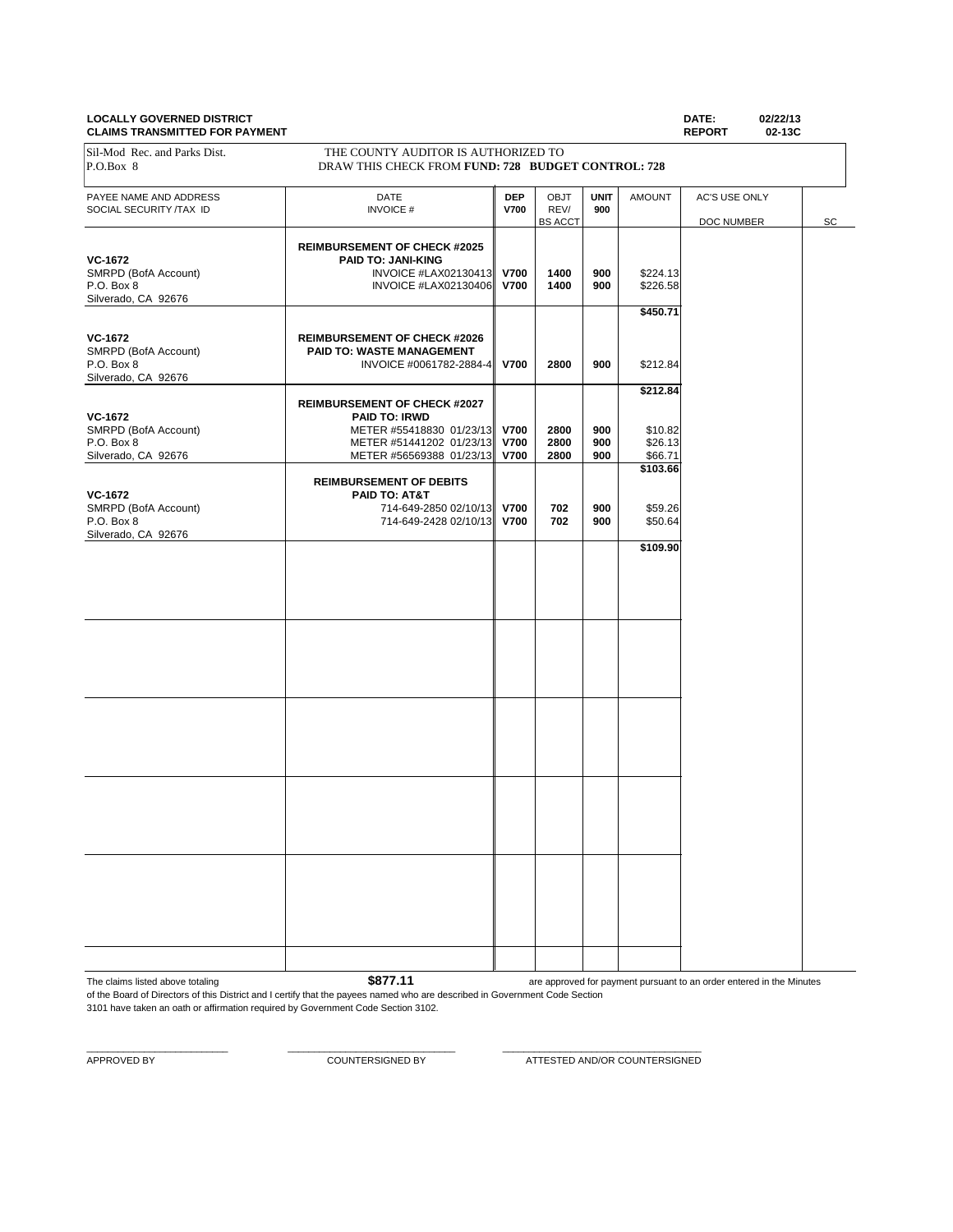

**SMRPD's Mission Statement - "To promote community well being** through programs and activities that protect, preserve and enrich the canyons' heritage, open space and unique way of life."

P.O. Box 8, Silverado California 92676 · www.smrpd.org

## MINUTES OF THE REGULAR MEETING OF THE BOARD OF DIRECTORS

## THURSDAY JANUARY 24, 2012 AT 7:00 PM

## AT THE SILVERADO COMMUNITY CENTER

### 27641 SILVERADO CANYON ROAD, SILVERADO 92676

### DIRECTORS STAFF

Greg Bates - President Aimee Bryer - Scc Director

Tom Smisek - Vice President Elizabeth Martyn - General Counsel

Ron Shepston – Treasurer Bev Mileham - Admin. Assistant

Chay Peterson - Secretary Steve Reighart - Caretaker

Lisa Collins - Director Meghan Warner - Bookkeeper

### **MINUTES**

**Action Item) This document is available in PDF format a[t http://www.smrpd.org](http://www.smrpd.org/)**

#### **CALL TO ORDER**

The meeting was called to order at 7:04PM by Director Smisek, who acted as chair person, until Director Bates caught in traffic, arrived and continued the meeting as chair person.

#### **ROLL CALL**

Directors Bates, Smisek, Peterson, Shepston, and Collins were present. Caretaker Steve Reighart, Children Center Director Aimee Bryer, and Admin. Assist. Bev Mileham

#### **PUBLIC ATTENDANCE**

Hank Rodgers, Steve Kerrigan, Dana Judd, Marion Schuller, Linda Kearns, Jane Bove, Debbie Seltzer, Joel Robinson, Scott Breeden, Linda Unger, Janet Wilson, Mary Schreiber, Wendy Hayter.

#### **PUBLIC AND BOARD INPUT ON NON-AGENDIZED ITEMS**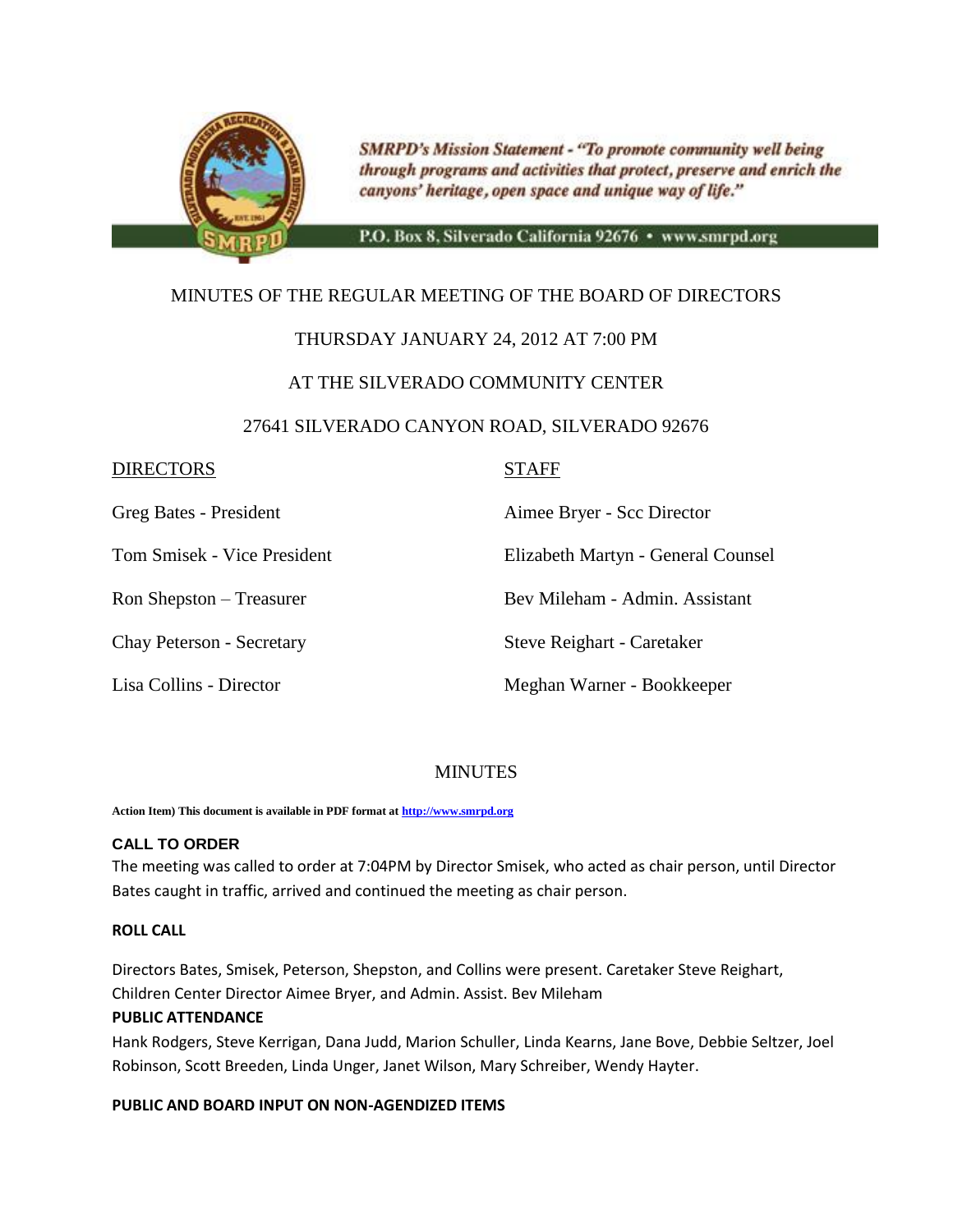Steve Kerrigan requested the use of the Silverado Com. Ctr. For the annual Firefighters Pancake Breakfast on March 30th. Brett Peterson offered to move the stage to the church.

Director Bates introduced the new Auditor, Robert Johnson, who then spoke to the public explaining his duties for the district.

#### **CONSENT CALENDAR**

**1st ACTION: Director Peterson made a motion to approve the Consent Calendar and correspondence, with Minutes of Dec. 27th and also Transmittals 01-13A, 01-13B, and 01-13C. Director Collins seconded. Unanimously approved.**

#### **CHILDRENS CENTER DIRECTORS REPORT**

Things going well, having committee planning meetings to discuss maintenance issues at children's center. Two parent workdays are planned. Chili cook off fundraisers are coming up. Parents meeting, and potluck lunch, and a Stone Soup dinner are coming up, as well as a trip to the Aquarium for the kids. A school readiness nurse is coming to the center to do health screenings for the kids preparing to attend kindergarten.

#### **OTHER DISTRICT BUSINESS**

### **( A )**

Director Smisek gave a Christmas in the Canyons wrap-up. Event was a big success with finances coming out a little ahead, which will then be rolled over to next years event. Director Smisek thanked everyone for their help and support. Possible plans for a Spring event being discussed.

### **( B )**

SMRPD is managing the Riviera land, across from the Community Center, Director Smisek says major event plans should ask for permission to park buses etc. Otherwise folks using the Riviera to hike or walk their dogs are OK without permission.

### **( C )**

Director Peterson completed the quarterly Safety Minutes for Capri, they will be put in next months Agenda for review and approval.

### **( D )**

Directors discussed the Grand Jury report, Directors Bates and Peterson are working on their response with comments.

2<sup>nd</sup> ACTION: Director Smisek made a motion to approve Director Bates and Director Peterson to **finish the response letter to the Orange County Grand Jury. Director Collins seconded. Unanimously approved.**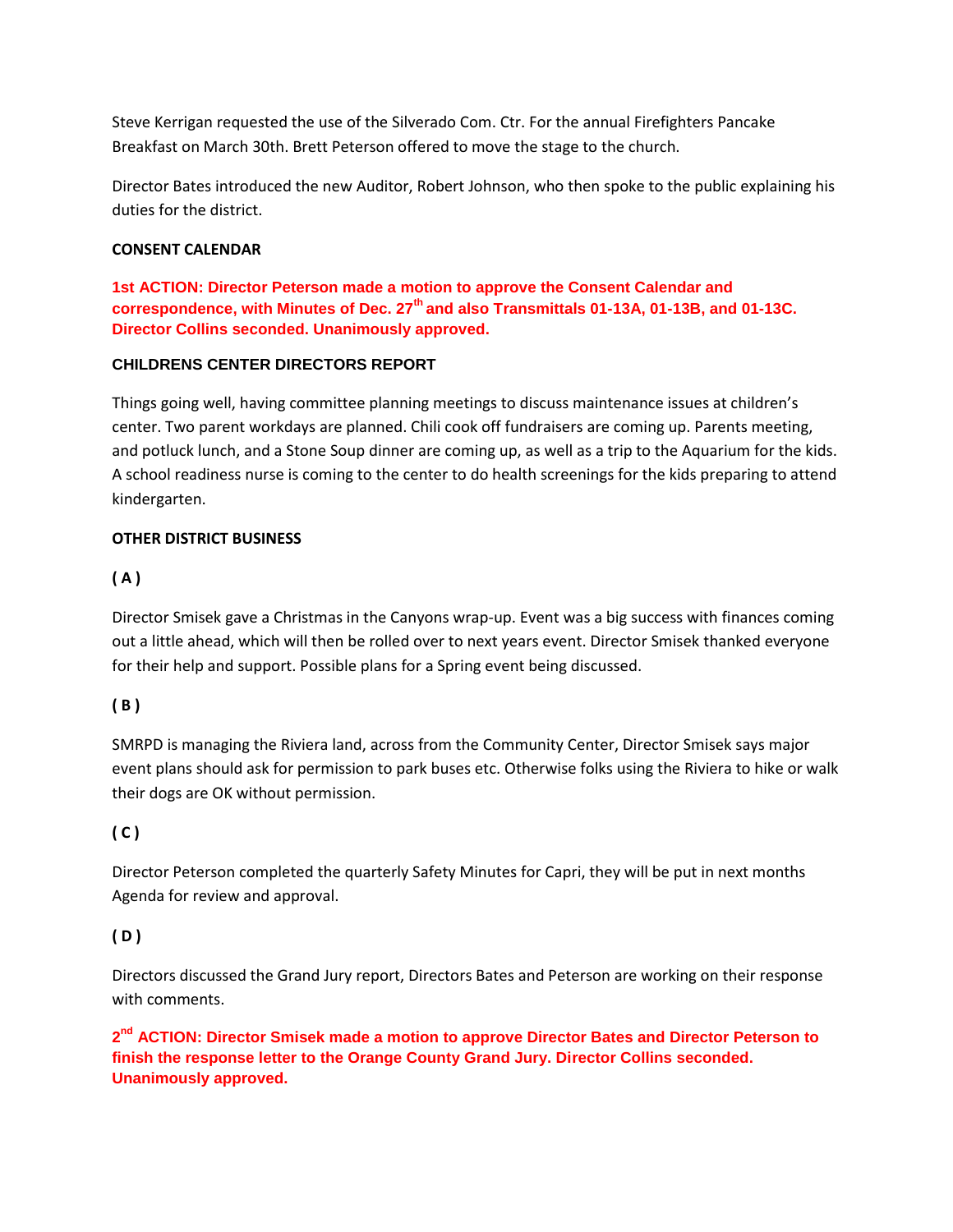## **( E )**

Directors discussed the high cost of SCE electricity issues and asked the public for their comments. An idea was to join a representative group to negotiate with utility cost management. Threaten SCE by calling CPC. Janet Wilson suggested a group called "Turn". Director Bates will work on this further.

## **( F )**

Directors asked the public for their opinion about a Handgun Safety Course that is being considered as a class. Their were mixed feelings, especially in leu of recent headlines. Alex Hommes safety class instructor said guns were being sold in record numbers and feels it is important for people to know how to use them. A question of liability came up.

## **3 rd ACTION: Director Smisek made a motion to contact Capri to discuss liability questions about vendor activities that are held at this facility and any ramifications that could be involved with allowing the class. Director Collins seconded. Three Directors voted yes, one no.**

## **( G )**

The Directors are receiving bids for tree trimming work needed to be done at Modjeska Park and the Children's Center.

## **( H )**

Dates for upcoming concerts, movie nights, talent and dance contest and a Hootenanny, are being planned in the canyons. Dates so far are in April, June, July, Aug and Sept.

## **( J )**

Directors Shepston and Collins are working on improving SMRPD's website. The new website will have a better look at recreation activities, as well as the new Spring brochure and an updated improved calendar. A public correspondence page may be added. The Directors will bring the new website design ideas to the Board for final approval.

## **( K )**

The Directors were reminded to complete their AB1234 Ethics training Form 700 Conflict of Interest forms, that are due April  $1<sup>st</sup>$  but should be in before that.

## **( L )**

There is discussion between the County and OUSD over a possible purchase of the Silverado Elementary school site. Director Bates asked the public for their ideas of ways they feel the property could best be used. Director Bates would like to share these ideas with the county.

### **COMMITTEES**

### **Recreation**